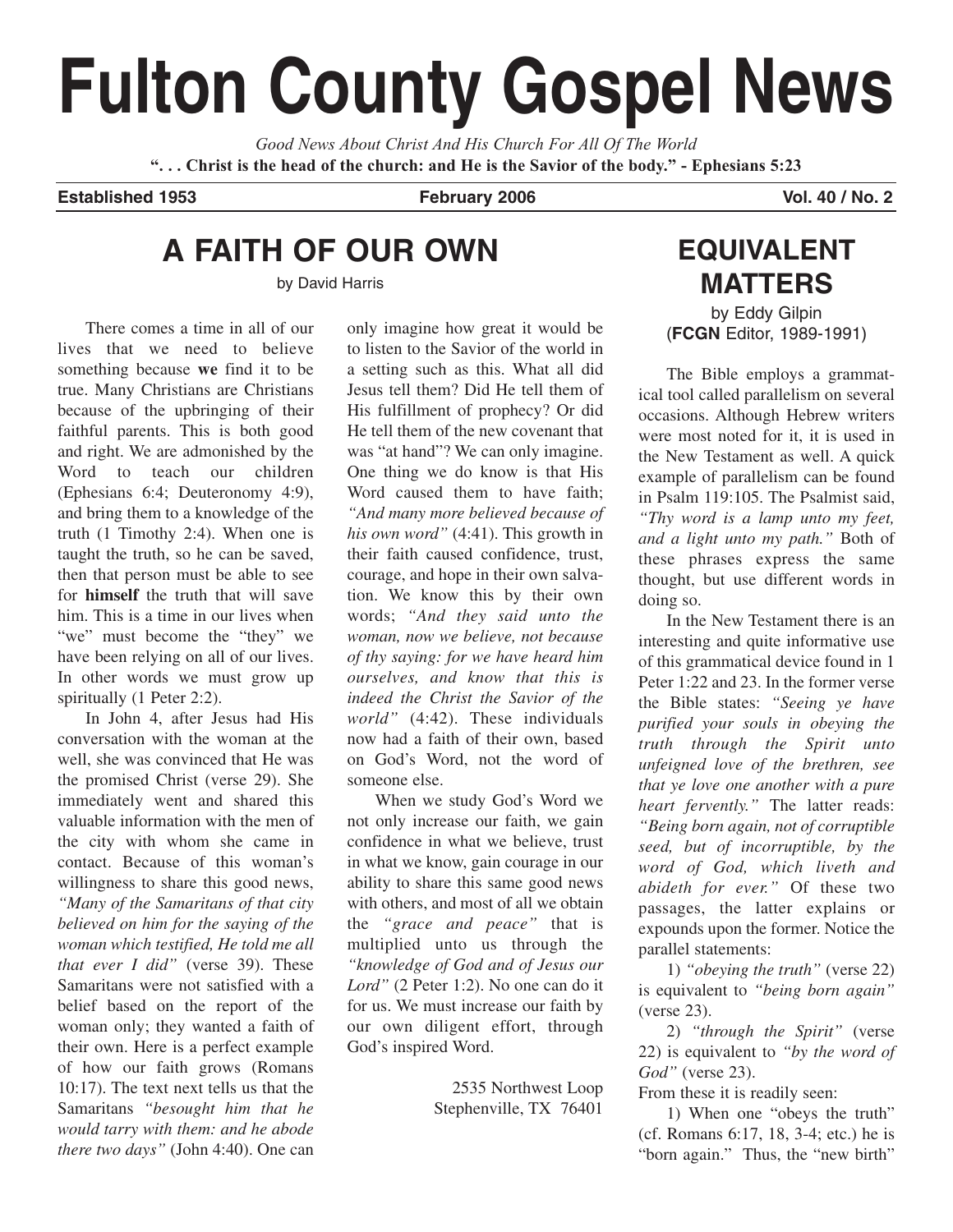#### **FULTON COUNTY GOSPEL NEWS** USPS Publication #211780

. . . is a Periodical publication issued monthly by the Church of Christ at Third and Bethel (P.O. Box 251), Mammoth Spring, AR 72554-0251. **POSTMASTER: Please mail all changes of address to the above address.**

**FCGN** is mailed free of charge to any who care to receive it. We will be happy to add any names to the regular mailing list. If you send in a name we must have a complete address, including number and street name, or R.R. or HCR number, plus box number, or a P.O. Box number and the **NINE DIGIT ZIP CODE**. This paper is supported by voluntary contributions for which we are grateful. Financial information will be furnished upon request. **Mail all address corrections or manuscripts to:**

#### **FULTON COUNTY GOSPEL NEWS** P.O. Box 251

Mammoth Spring, AR 72554

| Lee Moses $\dots\dots\dots\dots\dots\dots$ . EDITOR<br>E-Mail $\ldots \ldots \ldots \ldots$ cocfcgn@centurytel.net |
|--------------------------------------------------------------------------------------------------------------------|
| Website www.fultoncountygospelnews.org                                                                             |
| Hosted by TheBible.net                                                                                             |

#### *continued from page 1*

described to Nicodemus by Jesus (John 3:1-13) is simply obedience to what God has commanded concerning salvation. As Peter states in this same verse (22), the soul is "purified" in "obeying the truth." This being the case, can the soul be "purified" without "obeying the truth?" The answer, of course, is "No" (cf. 2 Thessalonians 1:8.)

2) When one is directed by "the word of God," he is being directed "by the Spirit." The Holy Spirit operates through the word, and only through the word.

If you write in your Bible, you might want to draw an arrow from the phrase *"obeying the truth"* (verse 22) to *"Being born again"* (verse 23); and from *"through the Spirit"* (verse 22) to *"by the word of God"* (verse 23). This might assist you in remembering that these are parallel passages and equivalent thoughts.

> 1840 Tucker Lane Salem, VA 24153

# **THE TWO-EDGED SWORD** by Dub McClish

*"For the word of God is quick, and powerful, and sharper than any twoedged sword, piercing even to the dividing asunder of soul and spirit, and of the joints and marrow, and is a discerner of the thoughts and intents of the heart"* (Hebrews 4:12).

In a most expressive figure, the writer to the Hebrews compares the Word of God to a sword, an offensive weapon of war. This is a reminder that God's people are in a war, a death-struggle, and our own faithfulness in combat will determine not only our own eternal victory but that of many others. Therefore we must *"war the good warfare"* (1 Timothy 1:18) as *"good soldiers of Jesus Christ"* (2 Timothy 3:3). In preparing for battle we have many pieces of armor but only one weapon—the *"sword of the Spirit, which is the word of God"* (Ephesians 6:17). However, we need none other, for it is abundantly adequate to teach, reprove, correct, instruct, rebuke, and exhort (2 Timothy 3:16; 4:2).

## **The Sharp Word**

God's Word, under the figure of a sword, is described as to its mighty capabilities.

*It is sharp.* It is not merely a single-bladed instrument but one with a keen edge on both sides. Such an instrument is able to pierce and cut in all directions and to do so deeply and quickly. God's Word is even sharper than such a finely honed, double-edged combat sword. This same striking figure was seen in John's visions of Christ on Patmos: *"and out of his mouth proceeded a*

*sharp two-edged sword"* (Revelation 1:16; compare with 19:15).

*It pierces.* Its penetrating power is due to its keen double-edged "blade." Although a different word is used, the idea is the same when Luke describes those on Pentecost and those in Stephen's audience as *"pricked in their heart"* and *"cut to the heart,"* respectively (Acts 2:37; 7:54).

*It divides.* As a literal sword partitions the living flesh of its victim as it penetrates, so the Word of God is so powerfully effective and sharp as to penetrate and divide matters within the depths of man's spiritual nature. *"Joints and marrow"* are obviously not to be taken literally for two reasons: (1) They are not in contact with one another—the marrow is inside the bones which are connected at the joints. (2) The spiritual sword does not have any effect upon the physical structure of man's body. *"Joints and marrow"* is a figurative reference to the innermost recesses of man's spiritual nature. "The word of God . . . divides and lays bare the soul and spirit even to the extent of their joints and marrows."1

*It discerns.* "Discern" is from *kritikos,* "skilled in judging."2

. . . The usual New Testament meaning being "to sift out and analyze evidence." In the word *kritikos,* the ideas of discrimination and judgment are blended. Thus, the Word of God is able to penetrate into the furthermost recesses of a person's spiritual being, sifting out and analyzing the thoughts and intents of the heart.3

The searching and judging power of God's Word is such that it penetrates and exposes the depths of the inner man. It is that "mirror of the soul"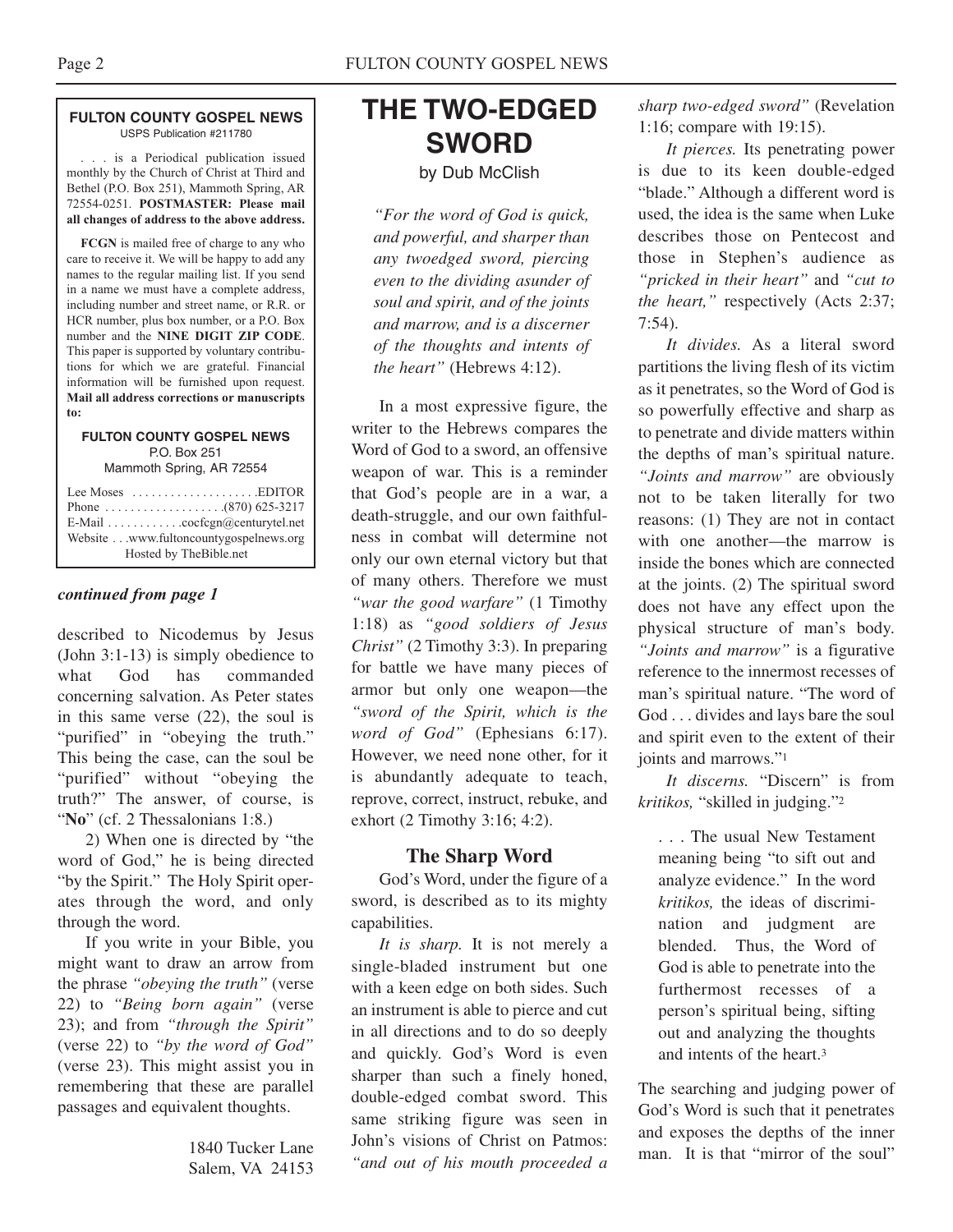that does not deceive us when we gaze into it. It is only by knowledge of the Word of God that we have our *"senses exercised to discern good and evil"* (Hebrews 5:14).

When the sword pierces and discerns, either of two results will obtain. When the sharp, piercing, dividing, discerning sword of God's Word did its work on Pentecost, those who were *"pricked in their heart"* by it immediately realized their guilt and cried out, *"What shall we do?"* (Acts 2:37). When the same sharp sword did its work on Stephen's audience and they were *"cut to the heart"* as the faithful words of the evangelist found their mark, rather than repenting of the sins of which Stephen's words convicted them they violently seized the preacher and stoned him to death. Some who are pierced by the sword of the Spirit rebel, perhaps even violently, while others are brought to humbly seek peace with God by conformity to His will. However, in both reactions, the discerning power of God's Word in the spirit of man is clearly demonstrated. Again, if we preach a spineless, diluted message that is purposely designed to stir guilt in the vilest sinner, we rob it of its discerning power.

The Lord's sharp sword does its work on man's spiritual nature. I agree with Milligan's summary of the sword's piercing and dividing work:

The separation takes place within the region of the soul and the region of the spirit; not between them. The living word cleaves and lays bare all parts of the soul and all parts of the spirit, even to the extent of their joints and marrows; so that all the perfections and imperfections of man's spiritual nature are made perfectly manifest.

And not only so, but even the thought and purposes of his heart are, by this infallible Judge, fully analyzed and perfectly classified.

#### **The Completed Word**

After summarizing how God had in earlier ages revealed His will to men, the Hebrews writer then said that God *"hath . . . spoken unto us in his Son"* (Hebrews 1:1-2). The inspired writer makes it clear that the last medium of God's revelation to man was His Son. God's Son taught and preached constantly during the last years of His earthly life, ever conscious that He was revealing the Father's will: *"For I spake not from myself; but the Father that sent me, he hath given me a commandment, what I should say, and what I should speak"* (John 12:49). Moreover, Christ was aware that His word was God's final revelation. Thus He says that men who reject His word will eventually be judged by it (John 12:48).

In giving God's final revelation to men, Christ not only spoke much of it personally, but He also employed other worthy men through whom He spoke. The twelve apostles were granted at least some measure of inspiration to equip them for their very first preaching assignment: *"It shall be given you in that hour what ye shall speak. For it is not ye that speak, but the Spirit of your Father that speaketh in you"* (Matthew 10:19-20). As the Lord tried to prepare them for His fastapproaching departure from them, He promised them more specifically that *"when he, the Spirit of truth, is come, he shall guide you into all the truth: for he shall not speak from himself; but what things so ever he shall hear, these shall he speak; but*

*what things so ever he shall hear, these shall he speak; And he shall declare unto you the things that are to come"* (John 16:13).

Christ also empowered the apostles so they could confer the gift of inspiration as well as other miraculous abilities on certain others (Acts 8:6-8: 8:14-19; 2 Timothy 1:6; etc.). Such explains how Mark, Luke and James could write by inspiration while not being apostles. Let it be clearly noted that the work of all of the New Testament writers is quite accurately termed the work of the Son, for it was work done by His command and power. Let it also be noted that all of the non-apostolic New Testament books (Mark, Luke, Acts, James) were written no later than 70 A.D., giving them ample time to have been renounced and repudiated by the apostle John had they been uninspired. Yet, history shows that they were freely accepted as inspired accounts and for this reason are incorporated into the New Testament canon.

Perhaps the most significant thing to note about the promise of inspiration to the apostles is the phrase, *"he shall guide you into all the truth"* (John 16:13). This promise demands the following: (1) The Spirit was going to come upon the apostles at a certain time. (2) From the time of the coming of the Spirit upon them until sometime before all of the apostles died (Christ made this promise exclusively to them), He would guide them into all the truth. (3) Therefore, all of God's revelation through His Son was completed before the last apostle died. There are only three other possible conclusions, one or more of which must be accepted by those who deny that revelation ends with the book of Revelation: (1) Christ was sincere in His promise, but